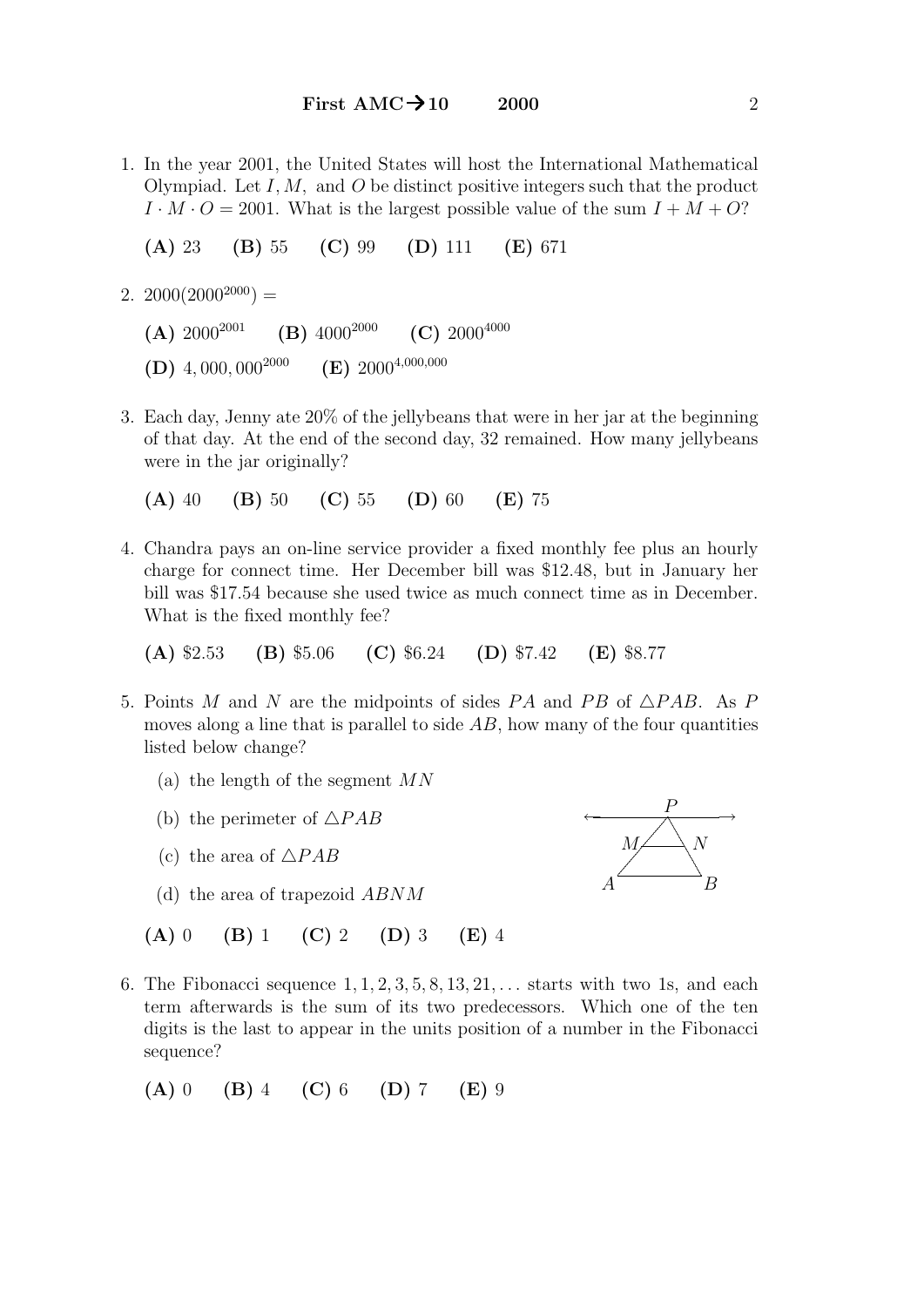7. In rectangle  $ABCD$ ,  $AD = 1$ , P is on  $\overline{AB}$ , and  $\overline{DB}$  and  $\overline{DP}$  trisect  $\angle ADC$ . What is the perimeter of  $\triangle BDP?$ 



**(A)** 
$$
3 + \frac{\sqrt{3}}{3}
$$
 **(B)**  $2 + \frac{4\sqrt{3}}{3}$  **(C)**  $2 + 2\sqrt{2}$  **(D)**  $\frac{3 + 3\sqrt{5}}{2}$  **(E)**  $2 + \frac{5\sqrt{3}}{3}$ 

- 8. At Olympic High School, 2/5 of the freshmen and 4/5 of the sophomores took the  $AMC \rightarrow 10$ . Given that the number of freshmen and sophomore contestants was the same, which of the following must be true?
	- (A) There are five times as many sophomores as freshmen.
	- (B) There are twice as many sophomores as freshmen.
	- (C) There are as many freshmen as sophomores.
	- (D) There are twice as many freshmen as sophomores.
	- (E) There are five times as many freshmen as sophomores.
- 9. If  $|x-2|=p$ , where  $x < 2$ , then  $x p =$ (A) −2 (B) 2 (C)  $2-2p$  (D)  $2p-2$  (E)  $|2p-2|$
- 10. The sides of a triangle with positive area have lengths 4, 6, and  $x$ . The sides of a second triangle with positive area have lengths  $4, 6$ , and  $y$ . What is the smallest positive number that is **not** a possible value of  $|x - y|$ ?

(A) 2 (B) 4 (C) 6 (D) 8 (E) 10

11. Two different prime numbers between 4 and 18 are chosen. When their sum is subtracted from their product, which of the following numbers could be obtained?

(A) 21 (B) 60 (C) 119 (D) 180 (E) 231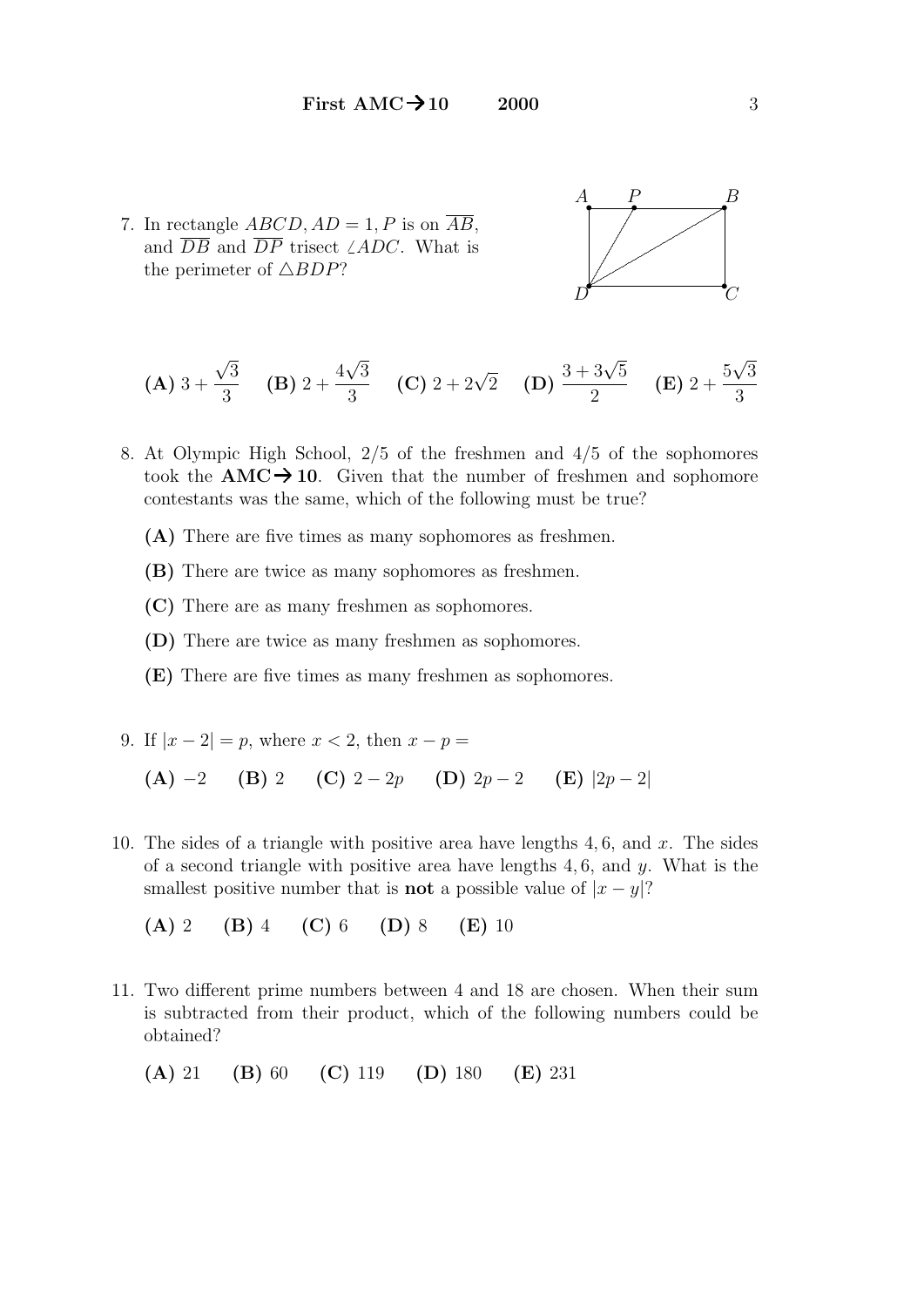12. Figures 0, 1, 2, and 3 consist of 1, 5, 13, and 25 nonoverlapping unit squares, respectively. If the pattern were continued, how many nonoverlapping unit squares would there be in figure 100?



13. There are 5 yellow pegs, 4 red pegs, 3 green pegs, 2 blue pegs, and 1 orange peg to be placed on a triangular peg board. In how many ways can the pegs be placed so that no (horizontal) row or (vertical) column contains two pegs of the same color?



- (A) 0 (B) 1 (C)  $5! \cdot 4! \cdot 3! \cdot 2! \cdot 1!$ (D)  $15!/(5! \cdot 4! \cdot 3! \cdot 2! \cdot 1!)$  (E) 15!
- 14. Mrs. Walter gave an exam in a mathematics class of five students. She entered the scores in random order into a spreadsheet, which recalculated the class average after each score was entered. Mrs. Walter noticed that after each score was entered, the average was always an integer. The scores (listed in ascending order) were 71, 76, 80, 82, and 91. What was the last score Mrs. Walter entered?

(A) 71 (B) 76 (C) 80 (D) 82 (E) 91

15. Two non-zero real numbers, a and b, satisfy  $ab = a - b$ . Which of the following is a possible value of  $\frac{a}{b}$ b  $+$ b a  $-\,ab?$ 

(A) -2 (B) 
$$
-\frac{1}{2}
$$
 (C)  $\frac{1}{3}$  (D)  $\frac{1}{2}$  (E) 2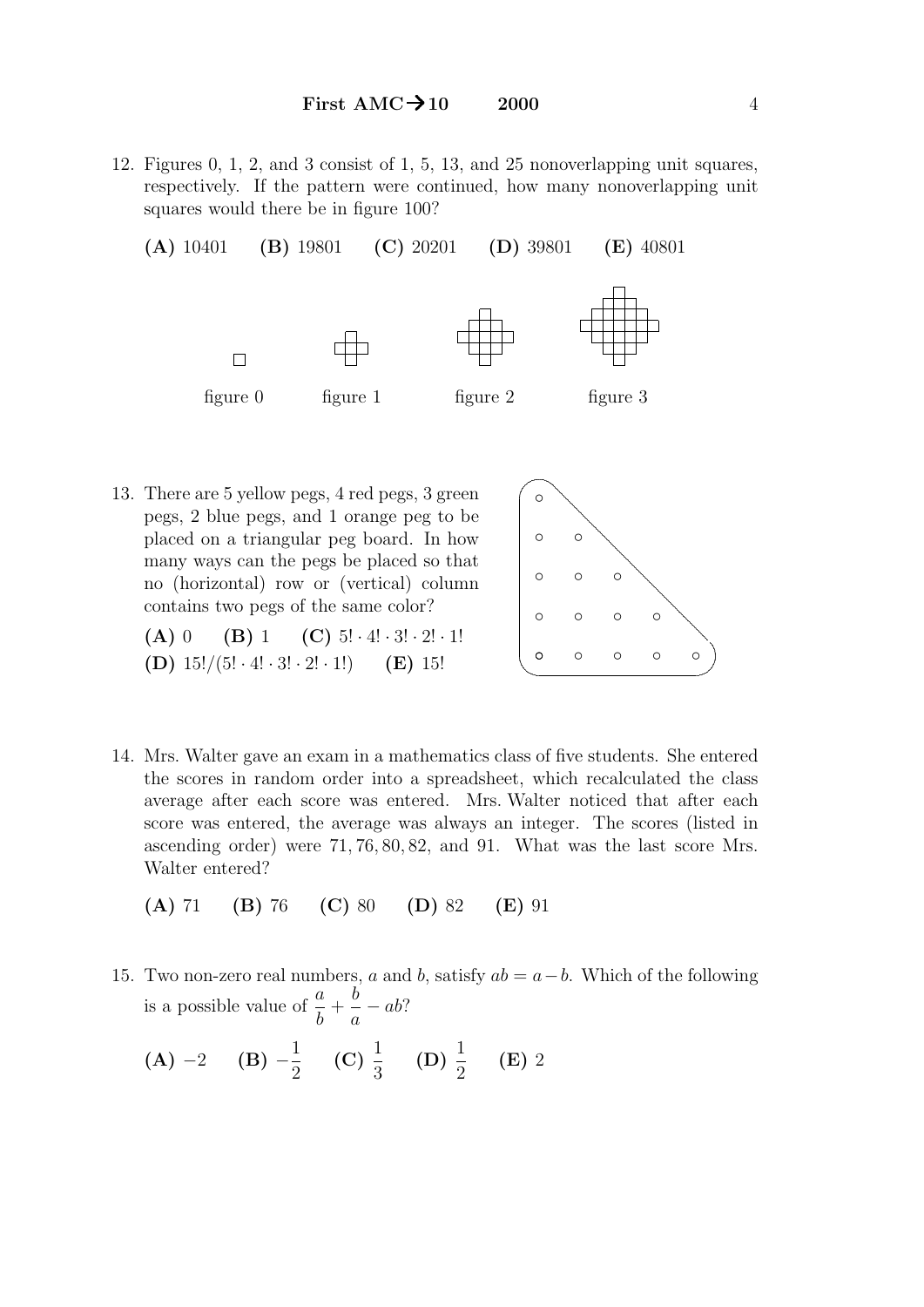16. The diagram shows 28 lattice points, each one unit from its nearest neighbors. Segment  $AB$  meets segment  $CD$  at  $E$ . Find the length of segment  $AE$ .



17. Boris has an incredible coin changing machine. When he puts in a quarter, it returns five nickels; when he puts in a nickel, it returns five pennies; and when he puts in a penny, it returns five quarters. Boris starts with just one penny. Which of the following amounts could Boris have after using the machine repeatedly?

(A) \$3.63 (B) \$5.13 (C) \$6.30 (D) \$7.45 (E) \$9.07

18. Charlyn walks completely around the boundary of a square whose sides are each 5 km long. From any point on her path she can see exactly 1 km horizontally in all directions. What is the area of the region consisting of all points Charlyn can see during her walk, expressed in square kilometers and rounded to the nearest whole number?

$$
(A) 24 (B) 27 (C) 39 (D) 40 (E) 42
$$

19. Through a point on the hypotenuse of a right triangle, lines are drawn parallel to the legs of the triangle so that the triangle is divided into a square and two smaller right triangles. The area of one of the two small right triangles is  $m$ times the area of the square. The ratio of the area of the other small right triangle to the area of the square is

(A) 
$$
\frac{1}{2m+1}
$$
 (B)  $m$  (C)  $1-m$  (D)  $\frac{1}{4m}$  (E)  $\frac{1}{8m^2}$ 

20. Let A, M, and C be nonnegative integers such that  $A + M + C = 10$ . What is the maximum value of  $A \cdot M \cdot C + A \cdot M + M \cdot C + C \cdot A$ ?

$$
(A) 49 (B) 59 (C) 69 (D) 79 (E) 89
$$